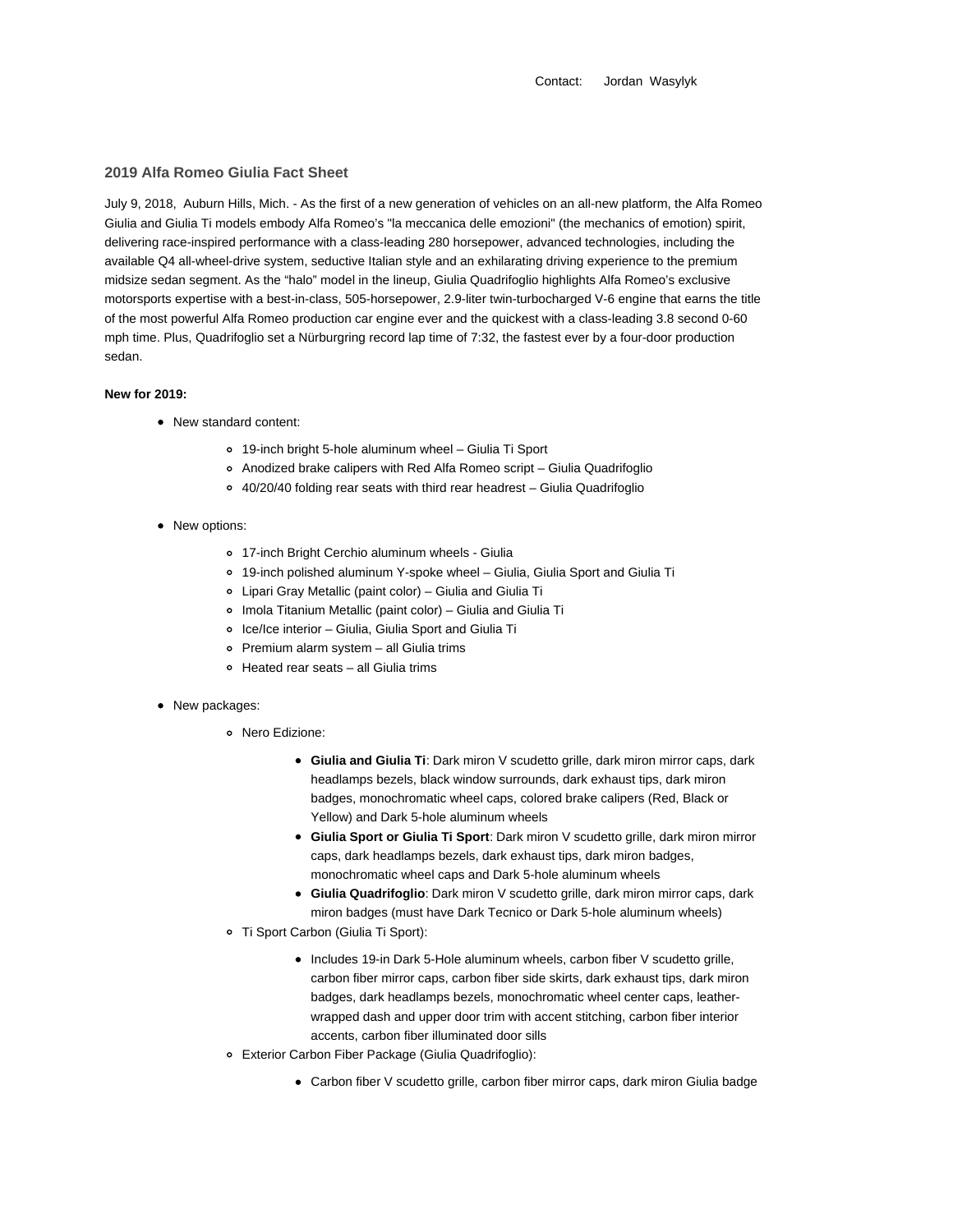#### **Highlights:**

- All Giulia vehicles come well-equipped with standard leather seating, Apple CarPlay and Android Auto, passive entry, remote start, bi-xenon headlamps with LED Daytime Running Lights and LED taillights, DNA Drive Mode selector and back-up camera with rear park sensors
- Giulia and Giulia Ti feature an all-aluminum, 2.0-liter, direct-injection turbocharged engine delivering a class-leading, standard 280 horsepower and 306 lb.-ft. of torque, allowing it to launch from 0 to 60 miles per hour (mph) in 5.1 seconds and achieve a top speed of 149 mph
- All Giulia sedans feature an eight-speed automatic transmission, with available column-mounted aluminum paddle shifters, that is designed for enthusiasts and shifts in less than 100 milliseconds
- The Ferrari-derived, 505-horsepower V-6 twin-turbocharged engine in the Giulia Quadrifoglio achieves 0- 60 mph in 3.8 seconds and a top speed of 191 mph
- Giulia Quadrifoglio features a best-in-class power-to-weight ratio of approximately seven pounds per horsepower and the most direct steering available, thanks to an all-new rear-wheel-drive architecture with extensive use of lightweight materials
- Giulia Quadrifoglio features distinct styling and the most powerful production Alfa Romeo engine ever developed with a 505-hp 2.9L twin-turbocharged intercooled V-6, carbon fiber hood, roof and rear spoiler; adaptive performance suspension; DNA Pro with Race Mode; torque vectoring; carbon fiber active aero front splitter; Harmon Kardon® Premium Audio System; carbon fiber interior trim; full-speed Forward Collision Warning-Plus; 3D Navigation; and much more

## **Model Lineup**

For 2019, the Alfa Romeo Giulia lineup consists of six models:

- Giulia
- Giulia Sport
- Giulia Ti
- Giulia Ti Sport
- Giulia Ti Lusso
- Giulia Quadrifoglio

## **Available Exterior Colors:**

- Alfa Black
- Alfa White
- **Alfa Rosso**
- Silverstone Gray Metallic
- Stromboli Gray Metallic
- Vesuvio Gray Metallic
- Vulcano Black Metallic
- Misano Blue Metallic
- Montecarlo Blue Metallic
- Lipari Gray Metallic
- Imola Titanium Metallic
- Monza Red Metallic
- Rosso Competizione Tri-coat
- Trofeo White Tri-coat

#### **Available Interior Colors:**

- Black/Tan interior (two-tone)
- Black/Red interior (two-tone)
- Ice/Ice interior (two-tone)
- Black/Ice interior (two-tone) with Dark Gray accent stitching
- Crema interior (Lusso exclusive)